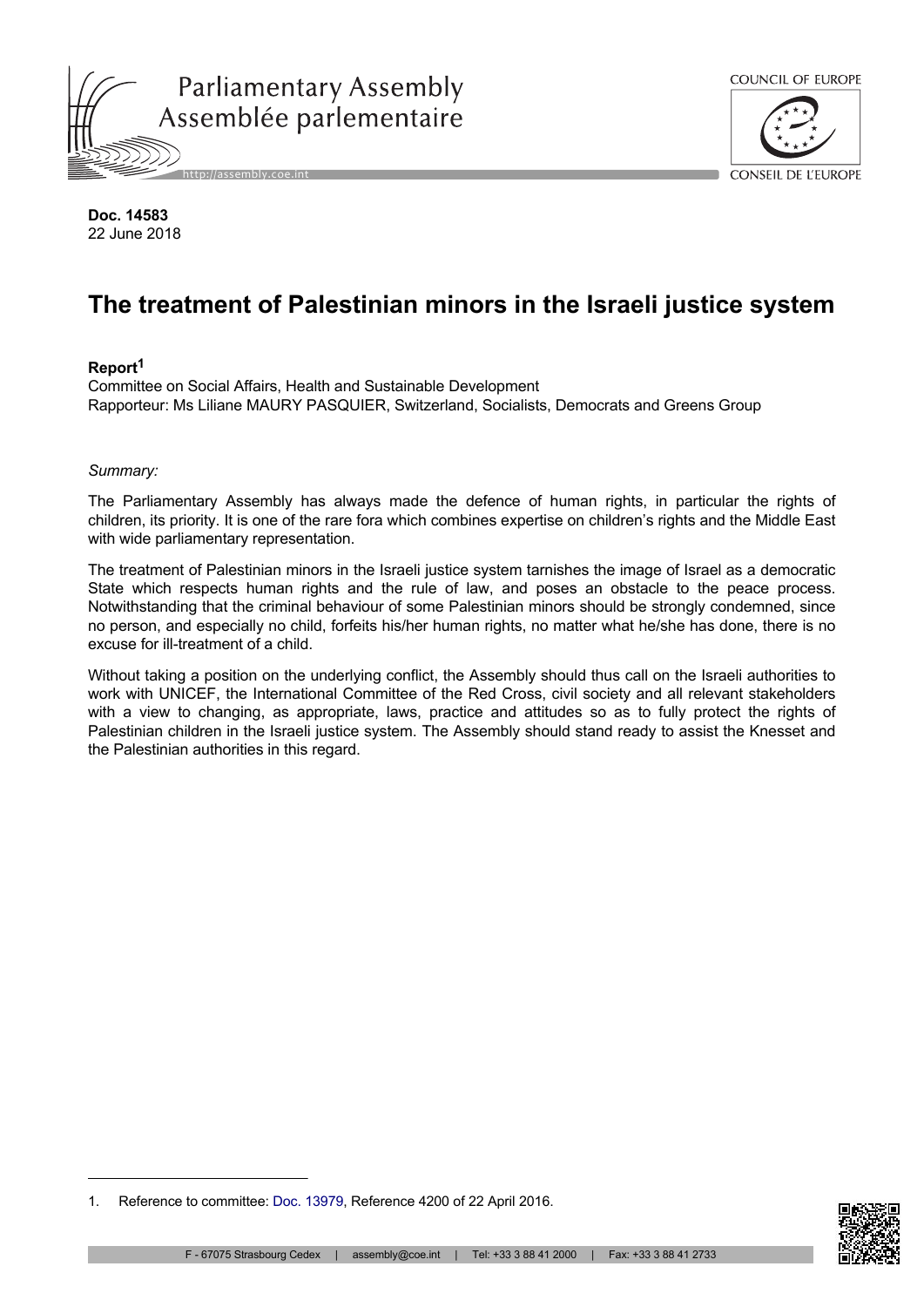# **Contents**

Page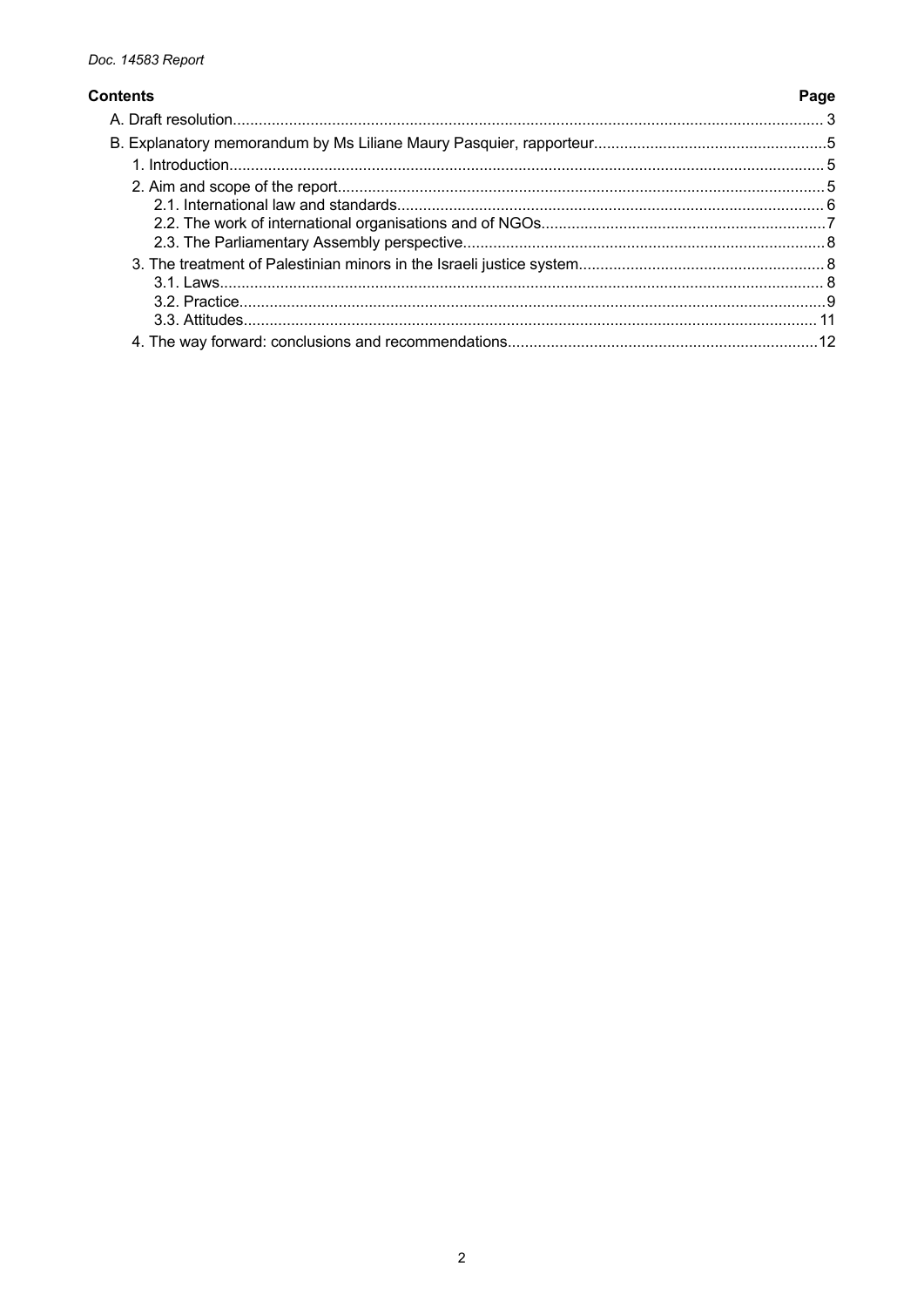# <span id="page-2-0"></span>**A. Draft resolution<sup>2</sup>**

1. Recalling its Resolution [2202](http://assembly.coe.int/nw/xml/XRef/Xref-DocDetails-en.asp?FileId=24483) (2018) "The Israeli-Palestinian peace process: the role of the Council of Europe", the Parliamentary Assembly reiterates its support for a two-State solution to the Israeli-Palestinian conflict, based on the 1967 borders. The Assembly is convinced that the two sides to the conflict and the international community (including the Council of Europe and its Assembly) must work together to overcome obstacles to the peace process.

2. One of the obstacles to the peace process is the hardening of attitudes on both sides, to the detriment, in particular, of children and the young generation. In its Resolution [2204](http://assembly.coe.int/nw/xml/XRef/Xref-DocDetails-en.asp?FileId=24495) (2018) on protecting children affected by armed conflicts, the Assembly underlined the importance of educating children and young people who have experienced traumatising armed conflicts on non-violent approaches to ending aggression and conflict, in order to make them resilient to the trans-generational transmission of violence and allow them to grow up in a culture of constructive dialogue.

3. The Parliamentary Assembly has always made the defence of human rights, in particular the rights of children (aged 0-18), its priority. In its Resolution [2010](http://assembly.coe.int/nw/xml/XRef/Xref-DocDetails-en.asp?FileId=21090) (2014) "Child-friendly juvenile justice: from rhetoric to reality", it reiterated its support for the Guidelines of the Committee of Ministers of the Council of Europe on child-friendly justice, which take into account the unique needs of children when they come into contact with the justice system. The Assembly is one of the rare fora which combines expertise on children's rights and the Middle East with wide parliamentary representation.

4. Bringing law and practice into conformity with the human rights standards modelling juvenile justice at international and European level not only serves the best interests of the child – a primary consideration – but is also less costly and more likely to ensure public safety and help young people to reach their potential. In the case of the Israeli-Palestinian conflict, such a move would also help the peace process as the treatment of Palestinian minors in the Israeli justice system tarnishes the image of Israel as a democratic State which respects human rights and the rule of law. However, while very much regretting the absence of progress in the underlying conflict, the Assembly would not like to take position on this conflict, but take only the side of children, based on international and European law and standards.

5. According to the United Nations Children's Emergency Fund (UNICEF) and the vast majority of nongovernmental organisations (NGOs) (international, Palestinian and Israeli), ill-treatment of Palestinian minors in the Israeli military detention system is widespread, systematic and institutionalised throughout the process, from the moment of arrest until the child's prosecution and eventual conviction and sentencing. The Israeli military court system also fails to comply with basic standards applicable to children as regards due process. Notwithstanding that the criminal behaviour of some Palestinian minors should be strongly condemned, since no person, and especially no child, forfeits his/her human rights, no matter what he/she has done, there is no excuse for ill-treatment of a child.

6. The Parliamentary Assembly thus calls on the Israeli authorities to work with UNICEF, the International Committee of the Red Cross, civil society and all relevant stakeholders with a view to changing, as appropriate, laws, practice and attitudes so as to fully protect the rights of Palestinian children in the Israeli justice system. The Assembly stands ready to assist the Knesset and the Palestinian authorities in this regard. In particular, the Assembly recommends that:

6.1. the provisions of international law related to the rights of children (including of children in conflict with the law) be fully applied, and endeavours be made to apply the higher Council of Europe standards included in its Guidelines on child-friendly justice, thus truly making the best interests of the child a primary consideration;

6.2. each individual case be carefully reviewed before any intervention takes place, to ascertain whether the arrest, detention or imprisonment of a child is really necessary, mindful of the provisions of the United Nations Convention on the Rights of the Child (UNCRC), which stipulate that such arrest, detention or imprisonment of a child shall be used only as a measure of last resort and for the shortest appropriate period of time;

6.3. night-time arrests (or summons) of children in their homes and night-time interrogations be avoided;

6.4. handcuffing and strip-searching children be limited as far as possible, and the blindfolding/ hooding of children be prohibited;

<sup>2.</sup> Draft resolution adopted unanimously by the committee on 25 April 2018.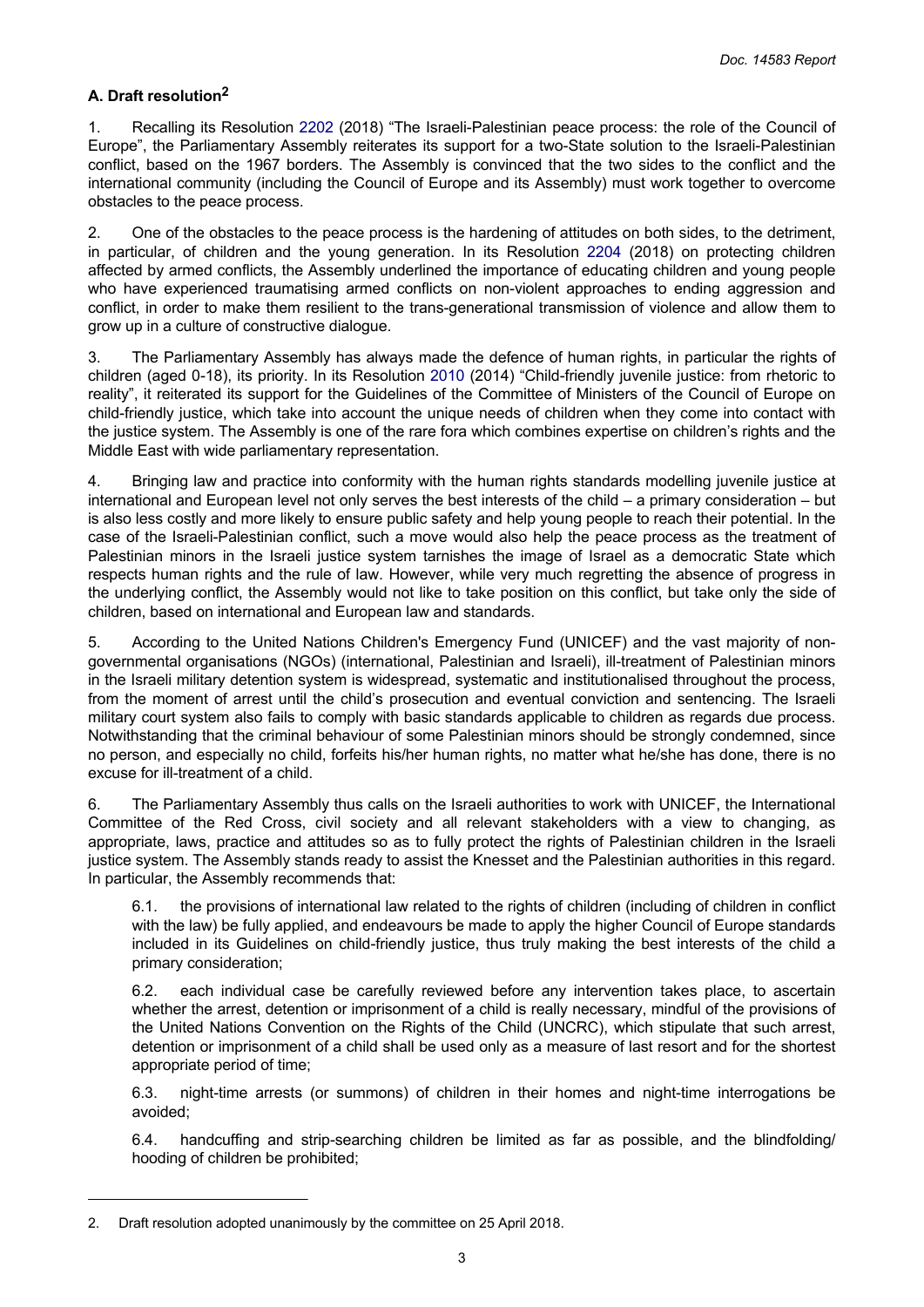6.5. parents be promptly notified of an arrest, the reasons therefore, and the place where the child is detained;

6.6. all forms of physical, psychological or other abuse of children during arrest, transit and waiting periods – and during interrogations themselves – be ended (including coercive tactics to make minors confess or sign confessions in a language they do not understand), and that measures be taken to prevent such abuse;

6.7. audiovisual recordings of all interrogations be made mandatory, and that children be informed of their rights in a language and manner they can understand, so that they can exercise their rights effectively, including the right to remain silent and to speak to a lawyer before interrogations;

6.8. the rules on interrogations be revised to make them consistent with the Guidelines on childfriendly justice, and the conditions under which bail and plea bargains are granted be revised to make them consistent with the UNCRC;

6.9. no child be held in administrative detention or solitary confinement for any reason;

6.10. Palestinian children be held in facilities located in the occupied Palestinian territories and that the rights of family members to visit be fully respected in practice;

6.11. a system of effective oversight be put in place to prevent and punish ill-treatment of Palestinian children in the Israeli justice system, ensuring redress and adequate reparation to child victims of illtreatment and ending the impunity for the perpetrators of such abuse.

7. The Parliamentary Assembly calls on Israel to raise the age of criminal responsibility of children to at least 14 years of age for all children who come under its jurisdiction, in conformity with Resolution [2010](http://assembly.coe.int/nw/xml/XRef/Xref-DocDetails-en.asp?FileId=21090)  (2014).

8. The Parliamentary Assembly calls on the Israeli and the Palestinian authorities to educate children and young people in their communities on non-violent approaches to ending aggression and conflict with a view to giving new life to the peace process.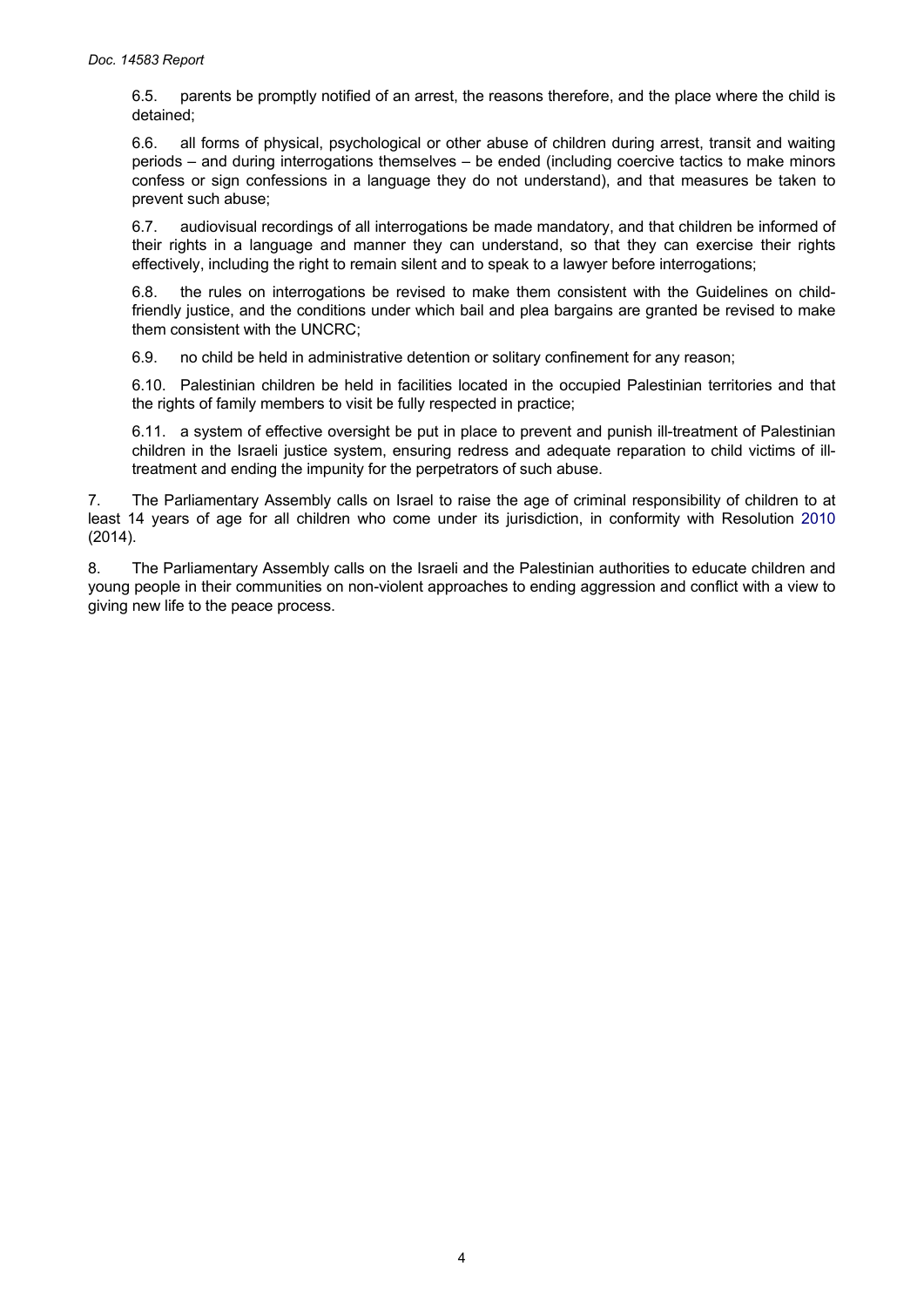## <span id="page-4-0"></span>**B. Explanatory memorandum by Ms Liliane Maury Pasquier, rapporteur**

## **1. Introduction**

1. On 5 February 2016, Ms Annette Groth (Germany, UEL) and 19 other Parliamentary Assembly members tabled a motion for a resolution on "Detention of Palestinian minors in Israeli prisons".3 According to the motion, "a sharp increase in the number of Palestinian children in Israel prisons has been noted by several human rights organisations". The motion refers to investigations by the non-governmental organisation (NGO) Human Rights Watch, which "indicate that existing laws are insufficient to safeguard the rights of Palestinian children in the custody of the Israeli police and the IDF [Israel Defense Forces], and that officials often adhere to legal requirements and procedures in a manner that undermines the protections they aimed to guarantee". The motion calls for an investigation into "how Israel – and other countries as well – could better safeguard the rights of children in custody and thereby would be able to fully abide [by] the UN children's rights conventions", proposing a possible co-operation between the Israeli Government and the Council of Europe Committee on the Prevention of Torture and Inhuman or Degrading Treatment or Punishment (CPT).

2. This motion was referred to our committee for report on 22 April 2016, and I was appointed rapporteur on 2 June 2016. On 25 January 2017, I submitted an introductory memorandum to the committee,  $4$  which agreed to declassify it<sup>5</sup> and authorised me to undertake a fact-finding visit to Israel (subject to Bureau authorisation). The Bureau authorised the fact-finding visit, but, unfortunately, I received a letter from the Chairperson of the observer delegation of Israel to the Parliamentary Assembly on 15 March 2017, informing me that no co-operation would be provided in the preparation of the report.<sup>6</sup>

3. On 25 April 2017, the committee heard a video statement by Ms June Kunugi, (then) Special Representative of the United Nations Children's Emergency Fund (UNICEF), and held an exchange of views with Mr Khaled Quzmar, General Director, "Defense for Children International – Palestine (DCIP)", and Ms Sarit Michaeli, International Advocacy Officer, "B'Tselem – The Israeli Information Center for Human Rights in the Occupied Territories".<sup>7</sup>

#### **2. Aim and scope of the report**

4. The Parliamentary Assembly does not work in a vacuum. On the contrary, it builds on internationally recognised human rights standards, developed by the Council of Europe, the United Nations and its agencies, the Interparliamentary Union, as well as other regional organisations and assemblies (as appropriate). Regarding its own work on the treatment of children in conflict with the law, the Council of Europe Committee of Ministers adopted Guidelines on child-friendly justice in 2010,<sup>8</sup> and the Assembly adopted Resolution 2010 (2014) "Child-friendly juvenile justice: from rhetoric to reality" four years ago. $9$ 

<sup>3.</sup> [Doc. 13979](http://assembly.coe.int/nw/xml/XRef/Xref-DocDetails-en.asp?FileId=22516). At the request of the Israeli delegation, the consideration of the first introductory memorandum in the committee was postponed from the October 2016 part-session to the January 2017 part-session. In any case, I intended – as far as possible – to hold discussions on the different stages of the report during committee meetings in part-sessions, to ensure that both the Israeli observer delegation and the Palestinian partnership for democracy delegation could take part more easily. However, I did not intend to make the participation of either or both delegations even a *de facto* precondition for discussion in the committee.

<sup>5.</sup> AS/Soc (2017) 06: [http://website-pace.net/documents/19855/3127056/AS-SOC-2017-06-EN.pdf/](http://website-pace.net/documents/19855/3127056/AS-SOC-2017-06-EN.pdf/d767af37-1c7c-4348-aa87-7e402a34e793) [d767af37-1c7c-4348-aa87-7e402a34e793.](http://website-pace.net/documents/19855/3127056/AS-SOC-2017-06-EN.pdf/d767af37-1c7c-4348-aa87-7e402a34e793)

<sup>6.</sup> I informed the committee thereof at its meeting on 24 March 2017, which took note with regret of the letter, agreed to bring said letter to the attention of the Bureau, and decided to hold a hearing on the subject of the report during the second part-session of 2017.

<sup>7.</sup> The statement was published in written form straightaway (AS/Soc/Inf (2017) 06: [http://website-pace.net/](http://website-pace.net/documents/19855/3127051/AS-SOC-INF-2017-06-EN.pdf/23d756f4-6dca-43ff-9f8c-42e40e8a9e0c) [documents/19855/3127051/AS-SOC-INF-2017-06-EN.pdf/23d756f4-6dca-43ff-9f8c-42e40e8a9e0c\)](http://website-pace.net/documents/19855/3127051/AS-SOC-INF-2017-06-EN.pdf/23d756f4-6dca-43ff-9f8c-42e40e8a9e0c) and the minutes of the exchange of views were declassified by the committee at its meeting on 27 June 2017, AS/Soc (2017) PV 03 add 2rev: [http://website-pace.net/documents/19855/3127051/AS-SOC-2017-PV-03-ADD2-EN.pdf/fc33aaad-3ad3-46a0-8001](http://website-pace.net/documents/19855/3127051/AS-SOC-2017-PV-03-ADD2-EN.pdf/fc33aaad-3ad3-46a0-8001-c1ead00ae5ef) [c1ead00ae5ef](http://website-pace.net/documents/19855/3127051/AS-SOC-2017-PV-03-ADD2-EN.pdf/fc33aaad-3ad3-46a0-8001-c1ead00ae5ef).

<sup>8.</sup> [https://rm.coe.int/CoERMPublicCommonSearchServices/DisplayDCTMContent?documentId=09000016804b2cf3.](https://rm.coe.int/CoERMPublicCommonSearchServices/DisplayDCTMContent?documentId=09000016804b2cf3)

<sup>9.</sup> Doc. [13511](http://assembly.coe.int/nw/xml/XRef/Xref-DocDetails-en.asp?FileId=20914) (rapporteur: Mr Stefan Schennach, Austria, SOC). The committee has not yet worked on the situation of children in conflict with the law in the Middle East, but in paragraph 13.1.2 of its Resolution [1940](http://assembly.coe.int/nw/xml/XRef/Xref-DocDetails-en.asp?FileId=19915) (2013) thereon, the Assembly recommended to the Israeli authorities to: "put an end to arbitrary arrests and administrative detentions of Palestinians (**including of scores of children**), unfair trials and acts of violence against detainees, as well as to stop transferring Palestinian detainees to Israeli prisons in violation of international humanitarian law" [emphasis added].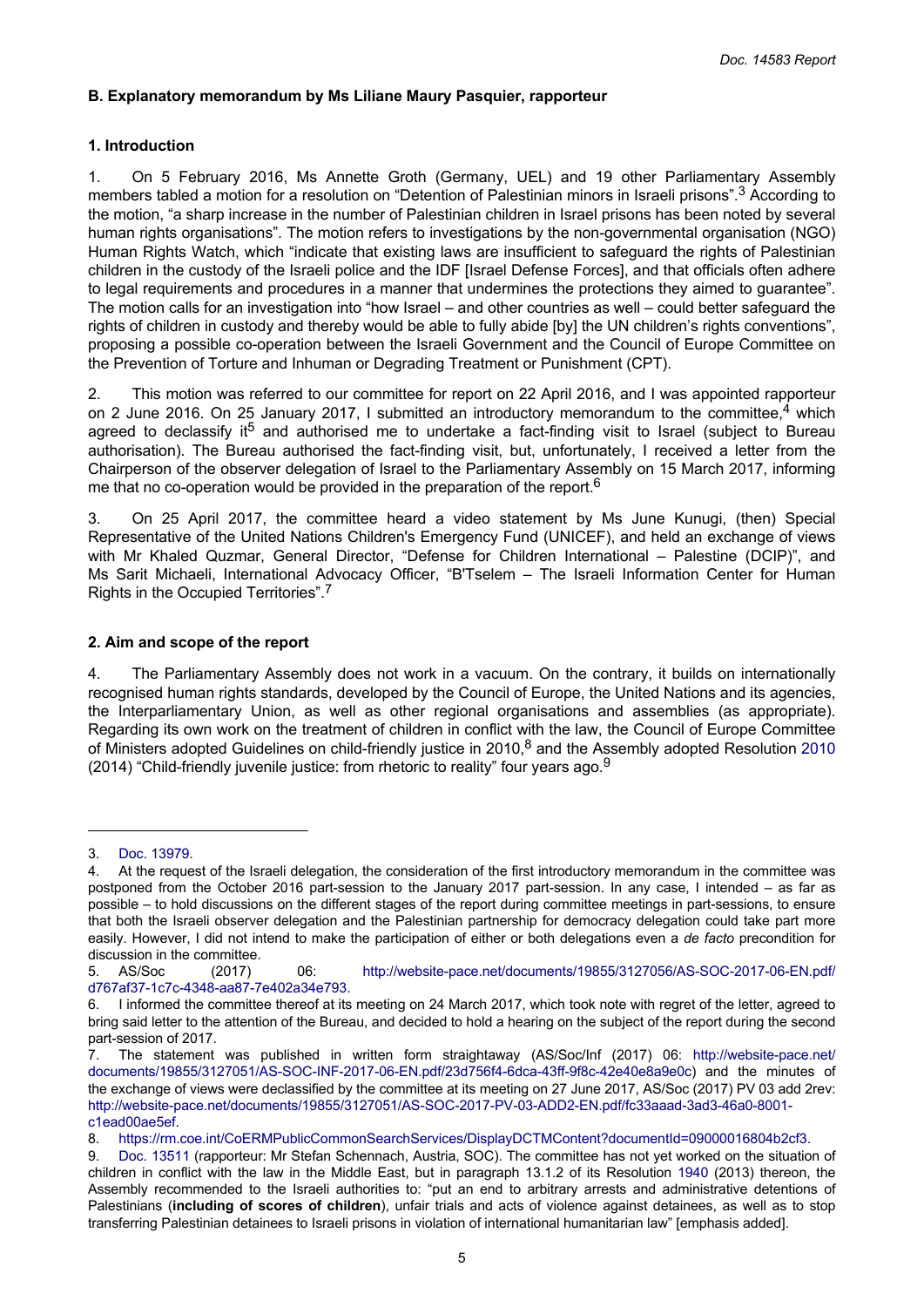#### <span id="page-5-0"></span>*Doc. 14583 Report*

5. As a parliamentary body, the Parliamentary Assembly of the Council of Europe does not work in a political vacuum, either, of course. The Assembly comprises parliamentary delegations from both the Israeli parliament (the Knesset), which holds observer status with the Assembly, and the Palestinian parliament (the Palestinian Legislative Council), which holds partner for democracy status.10 The Assembly is thus one of the rare fora which combines expertise on children's rights and the Middle East with wide parliamentary representation.

6. The Assembly adopted two resolutions in January 2018 which have some bearing on this report: First, Resolution 2204 [\(2018\)](http://assembly.coe.int/nw/xml/XRef/Xref-DocDetails-en.asp?FileId=24495) on protecting children affected by armed conflicts, in which the Assembly called on States to educate children and young people who have experienced traumatising armed conflicts on nonviolent approaches to ending aggression and conflict, in order to make them resilient to the trans-generational transmission of violence and allow them to grow up in a culture of constructive dialogue.<sup>11</sup> In this resolution, the Assembly also called on States to support and rehabilitate children actively involved in conflicts by "treating them as children and not like adult offenders throughout all proceedings".12 Second, Resolution [2202](http://assembly.coe.int/nw/xml/XRef/Xref-DocDetails-en.asp?FileId=24483)  [\(2018\)](http://assembly.coe.int/nw/xml/XRef/Xref-DocDetails-en.asp?FileId=24483) "The Israeli-Palestinian peace process: the role of the Council of Europe", in which it reiterated its support for a two-State solution to the Israeli-Palestinian conflict, based on the 1967 borders, and called on all Palestinian forces to "cease support for those imprisoned following convictions for terrorist acts and their relatives".<sup>13</sup>

7. However, I would like to divorce the analysis of the issue at hand as far as possible from its political context. In other words, I do not intend to "take sides", except for one side: the side of children. The interests I will defend in this report are the interests and rights of the children concerned, based on international law and standards.

#### *2.1. International law and standards*

8. The Conventions which are central to the topic at hand are the United Nations Convention on the Rights of the Child (UNCRC), the International Covenant on Civil and Political Rights (ICCPR), and the Fourth Geneva Convention.<sup>14</sup> All have been ratified by Israel. However, Israel argues that it is not bound to apply them to the Palestinians living under Israeli occupation, a position which is not in line with the opinion of the International Court of Justice<sup>15</sup> and several United Nations human rights treaty bodies. The Parliamentary Assembly is on record as promoting the equal enjoyment of human rights, democracy and the rule of law for all people, whether in territories under Israeli or Palestinian control, Arabs and Jews, Israeli and Palestinian citizens.<sup>16</sup>

9. I believe that there is one provision in the UNCRC which we should all be able to agree to apply, regardless of our position on which conventions formally apply in which circumstances: Article 3 on the best interests of the child. Children are, first and foremost, children, and should be treated as such, i.e. afforded

<sup>10.</sup> The delegations are of the same size (three representatives, three substitutes), and have the same rights in the Assembly.

<sup>11.</sup> Resolution [2204](http://assembly.coe.int/nw/xml/XRef/Xref-DocDetails-en.asp?FileId=24495) (2018), paragraph 5.3.

<sup>12.</sup> Ibid., paragraph 5.5.1.

<sup>13.</sup> Resolution [2202](http://assembly.coe.int/nw/xml/XRef/Xref-DocDetails-en.asp?FileId=24483) (2018), paragraph 9.2.

<sup>14.</sup> A good summary of the rights concerned is included on pages 7-8 of the NGO DCIP report "No way to treat a child – Palestinian Children in the Israeli Military Detention System", April 2016, [www.dci-palestine.org/](http://www.dci-palestine.org/palestinian_children_in_the_israeli_military_detention_system) [palestinian\\_children\\_in\\_the\\_israeli\\_military\\_detention\\_system](http://www.dci-palestine.org/palestinian_children_in_the_israeli_military_detention_system).

<sup>15.</sup> International Court of Justice, Legal Consequences of the Construction of a Wall in the Occupied Palestinian Territory, Advisory Opinion, 2004, paragraph 101: "In view of the foregoing, the Court considers that the Fourth Geneva Convention is applicable in any occupied territory in the event of an armed conflict arising between two or more High Contracting Parties. Israel and Jordan were parties to that Convention when the 1967 armed conflict broke out. The Court accordingly finds that that Convention is applicable in the Palestinian territories which before the conflict lay to the east of the Green Line and which, during that conflict, were occupied by Israel, there being no need for any enquiry into the precise prior status of those territories", paragraph 111: "In conclusion, the Court considers that the International Covenant on Civil and Political Rights is applicable in respect of acts done by a State in the exercise of its jurisdiction outside its own territory", and paragraph 113: "As regards the Convention on the Rights of the Child of 20 November 1989, that instrument contains an Article 2 according to which 'States Parties shall respect and ensure the rights set forth in the Convention to each child within their jurisdiction ...'. That Convention is therefore applicable within the Occupied Palestinian Territory." [www.icj-cij.org/docket/files/131/1671.pdf.](http://www.icj-cij.org/docket/files/131/1671.pdf)

<sup>16.</sup> See Resolution [1940](http://assembly.coe.int/nw/xml/XRef/Xref-DocDetails-en.asp?FileId=19915) (2013) on the situation in the Middle East, paragraph 11: "The Assembly notes that, alongside status issues, matters regarding standards should also be addressed so that, whether in territories under Israeli or Palestinian control, all people, Arabs and Jews, Israeli and Palestinian citizens, will equally enjoy respect for human rights, democracy and the rule of law."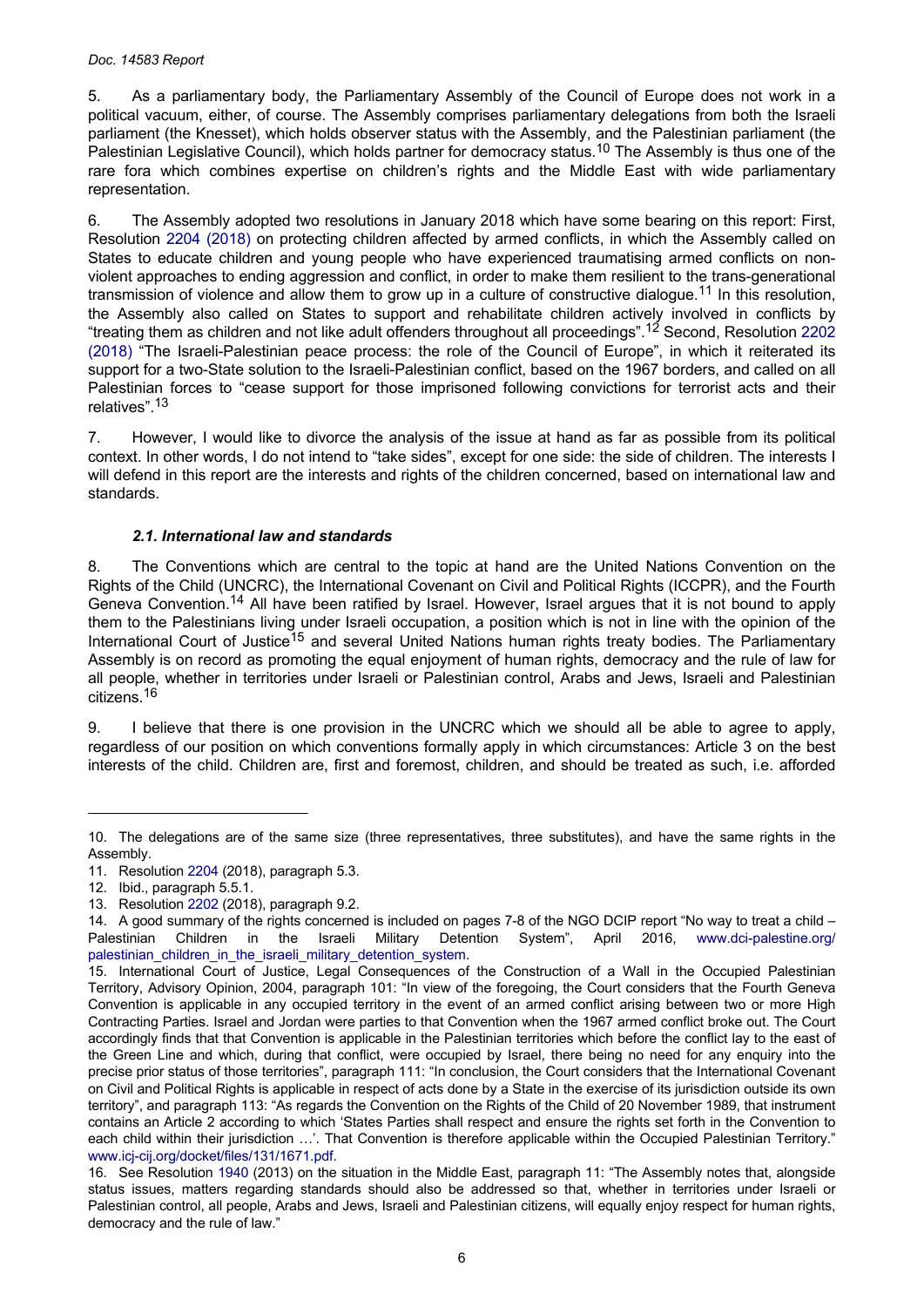<span id="page-6-0"></span>special protection. In accordance with Article 3 of the UNCRC, the best interests of children must be of primary concern in making decisions that may affect them: all adults should do what is best for children, and this includes children who are in conflict with the law.

#### *2.2. The work of international organisations and of NGOs*

10. There are a number of reports, many of them quite recent and well-documented, from both UN agencies such as UNICEF,<sup>17</sup> and NGOs such as Human Rights Watch,<sup>18</sup> Defence for Children – Palestine (DCIP),<sup>19</sup> B'Tselem<sup>20</sup> and Military Court Watch,<sup>21</sup> to name but a few, on the issue of Palestinian children in the Israeli military detention system (and in administrative detention), as well as on the detention of Palestinian children in East Jerusalem, for example by the NGOs B'Tselem and Hamoked.<sup>22</sup> NGO Monitor has published a number of reports<sup>23</sup> putting the findings of UNICEF and the above-mentioned NGOs in question. The International Committee of the Red Cross (ICRC) conducts regular visits to places of detention for Palestinians in Israel. During the 430 visits to detention places in 2017, the ICRC also spoke to over 200 minors individually. In addition, also in 2017, the ICRC facilitated over 3 600 family visits to minor detainees. The ICRC discusses its findings and recommendations with the relevant authorities in a confidential and bilateral dialogue.

11. The most recent update by UNICEF (of February 2015), other than the statement of UNICEF to our committee of April 2017,<sup>24</sup> includes a review of the 38 recommendations UNICEF had addressed to the Israeli authorities in 2013, of which it classified 4 "in progress", 15 "partially addressed", 14 "under discussion", 4 "closed" and one "rejected".<sup>25</sup> The Israeli authorities have, however, stressed that, "for various reasons, both factual and legal, the Israeli authorities did not, and do not accept the findings of the report by UNICEF in March 2013".<sup>26</sup> The current Special Representative of UNICEF in the area, Genevieve Boutin, is on record (29 December 2017) confirming that "a proportion of children in military detention continue to face treatments

<sup>17.</sup> UNICEF: "Children in Israeli military detention, observations and recommendations", February 2013: [https://](https://www.unicef.org/oPt/UNICEF_oPt_Children_in_Israeli_Military_Detention_Observations_and_Recommendations_-_6_March_2013.pdf) [www.unicef.org/oPt/UNICEF\\_oPt\\_Children\\_in\\_Israeli\\_Military\\_Detention\\_Observations\\_and\\_Recommendations\\_-](https://www.unicef.org/oPt/UNICEF_oPt_Children_in_Israeli_Military_Detention_Observations_and_Recommendations_-_6_March_2013.pdf)

[\\_6\\_March\\_2013.pdf,](https://www.unicef.org/oPt/UNICEF_oPt_Children_in_Israeli_Military_Detention_Observations_and_Recommendations_-_6_March_2013.pdf) with two bulletins dated October 2013 and February 2015 updating on its engagement with the Israeli authorities and reporting on actions taken.

<sup>18.</sup> Human Rights Watch: "Extreme Measures: Abuses against Children Detained as National Security Threats", 28 July 2016, [https://www.hrw.org/report/2016/07/28/extreme-measures/abuses-against-children-detained-national-security](https://www.hrw.org/report/2016/07/28/extreme-measures/abuses-against-children-detained-national-security-threats)[threats,](https://www.hrw.org/report/2016/07/28/extreme-measures/abuses-against-children-detained-national-security-threats) "Israel: Security Forces Abuse Palestinian Children", 19 July 2015, [https://www.hrw.org/news/2015/07/19/israel](https://www.hrw.org/news/2015/07/19/israel-security-forces-abuse-palestinian-children)[security-forces-abuse-palestinian-children](https://www.hrw.org/news/2015/07/19/israel-security-forces-abuse-palestinian-children).

<sup>19.</sup> DCIP: "No way to treat a child – Palestinian Children in the Israeli Military Detention System", April 2016, and "Bound, Blindfolded, and Convicted: Children Held in Military Detention", April 2012, [www.dci-palestine.org/](http://www.dci-palestine.org/bound_blindfolded_and_convicted) [bound\\_blindfolded\\_and\\_convicted.](http://www.dci-palestine.org/bound_blindfolded_and_convicted)

<sup>20.</sup> B'Tselem, Minors in Jeopardy – Violation of the Rights of Palestinian Minors by Israel's Military Courts, March 2018, [https://www.btselem.org/sites/default/files/publications/201803\\_minors\\_in\\_jeopardy\\_eng.pdf](https://www.btselem.org/sites/default/files/publications/201803_minors_in_jeopardy_eng.pdf).

<sup>21.</sup> Military Court Watch: "Monitoring the treatment of children held in Israeli Military Detention, Annual Report – 2016/17", 25 June 2017, [www.militarycourtwatch.org/files/server/MCW%20ANNUAL%20REPORT%20-](http://www.militarycourtwatch.org/files/server/MCW%20ANNUAL%20REPORT%20-%202016%20(FINAL).pdf) [%202016%20\(FINAL\).pdf](http://www.militarycourtwatch.org/files/server/MCW%20ANNUAL%20REPORT%20-%202016%20(FINAL).pdf).

<sup>22.</sup> B'Tselem and Hamoked: "Unprotected: Detention of Palestinian Teenagers in East Jerusalem", October 2017, [https://www.btselem.org/sites/default/files/sites/default/files2/201710\\_unprotected\\_eng.pdf.](https://www.btselem.org/sites/default/files/sites/default/files2/201710_unprotected_eng.pdf)

<sup>23.</sup> NGO Monitor: "UNICEF and its NGO Working Group: The Campaign to Blacklist the IDF", January 2018, [https://](https://www.ngo-monitor.org/reports/unicef-ngo-working-group-campaign-blacklist-idf/) [www.ngo-monitor.org/reports/unicef-ngo-working-group-campaign-blacklist-idf/,](https://www.ngo-monitor.org/reports/unicef-ngo-working-group-campaign-blacklist-idf/) "No Way to Represent a Child: Defense for Children International Palestine's distortions of the Israeli justice system", September 2017, [https://www.ngo](https://www.ngo-monitor.org/pdf/DCIP_No_Way_to_Represent_A_Child_Web.pdf)[monitor.org/pdf/DCIP\\_No\\_Way\\_to\\_Represent\\_A\\_Child\\_Web.pdf](https://www.ngo-monitor.org/pdf/DCIP_No_Way_to_Represent_A_Child_Web.pdf), "The Origins of 'No Way to Treat a Child'", September 2017, [https://www.ngo-monitor.org/pdf/UNICEF\\_No\\_Way\\_to\\_Treat\\_Child\\_Web.pdf](https://www.ngo-monitor.org/pdf/UNICEF_No_Way_to_Treat_Child_Web.pdf), "Analysis of B'Tselem's "Minors in Jeopardy" Report", 26 March 2018, [https://www.ngo-monitor.org/reports/analysis-of-btselems-minors-in-jeopardy-report/.](https://www.ngo-monitor.org/reports/analysis-of-btselems-minors-in-jeopardy-report/) 24. Op. cit., AS/Soc/Inf (2017) 06.

<sup>25.</sup> See page 7 of Bulletin No. 2: "During the dialogue with the Israeli authorities, the 38 recommendations were reviewed. In this outline, they are assigned primary responsibility for implementation and are measured individually in terms of actions taken by the relevant Israeli authorities. In the matrix below, for the purpose of measuring implementation: – 'in progress' means steps are being undertaken, but the outcome is yet to be determined;

<sup>–</sup> 'partial' signifies that a standing operating procedure, policy or legislation is in place, but in totality the recommendation has not been realised and/or rights violations continue to be reported;

<sup>– &#</sup>x27;under discussion' means the dialogue is ongoing;

<sup>– &#</sup>x27;closed' refers to the recommendation no longer being relevant or there are no reports of ill-treatment relating to this recommendation to warrant further action. If reports occur following "closure" of the recommendation, the status will revert to one requiring action.

<sup>–</sup> "No agreement on recommendation" refers to those recommendations where the Government of Israel has stated that it will not take any action." [https://www.unicef.org/oPt/Children\\_in\\_Israeli\\_Military\\_Detention\\_-](https://www.unicef.org/oPt/Children_in_Israeli_Military_Detention_-_Observations_and_Recommendations_-_Bulletin_No._2_-_February_2015.pdf) Observations and Recommendations - Bulletin No. 2 - February 2015.pdf.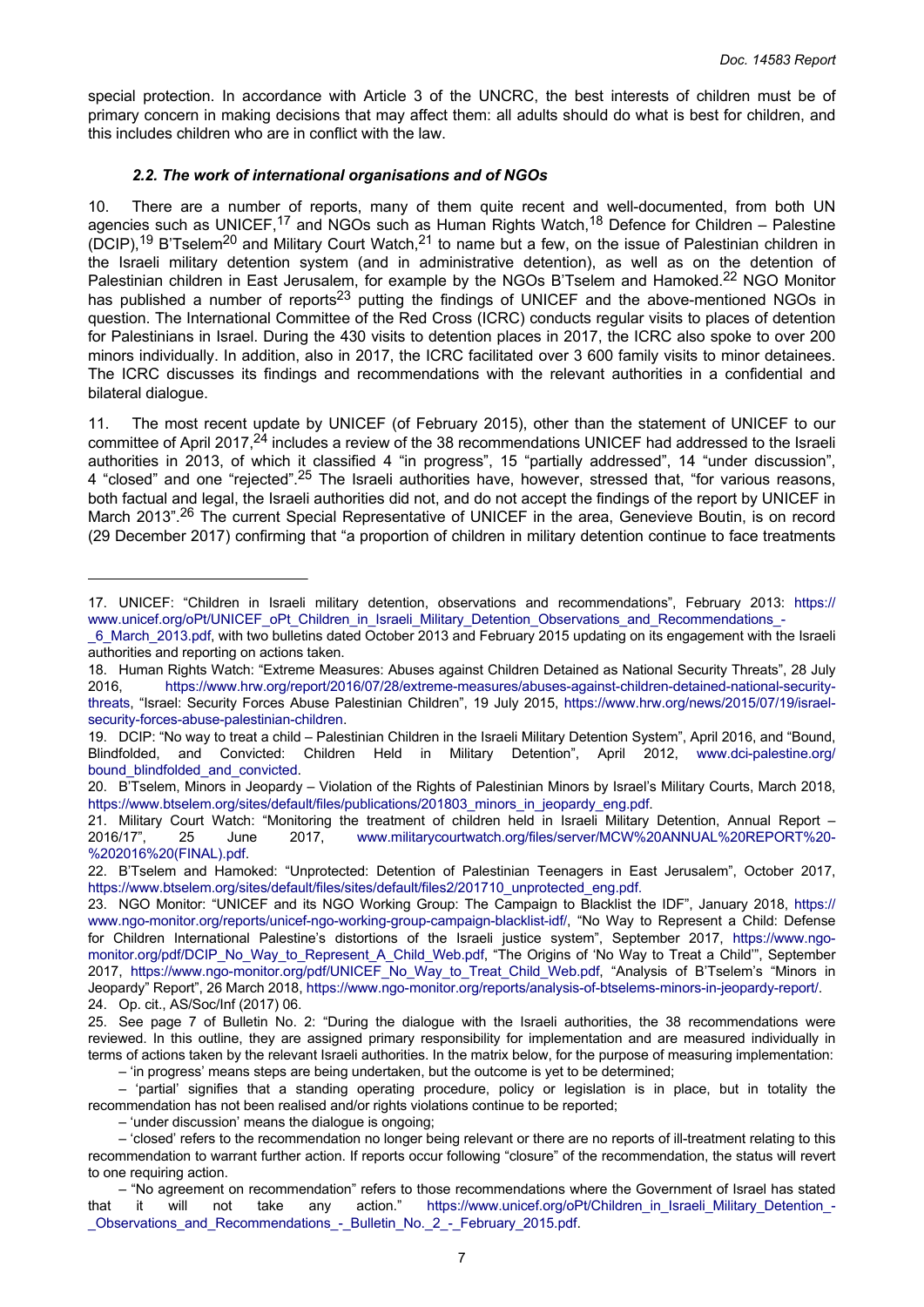<span id="page-7-0"></span>that are not in line with the provisions of International Law, including the CRC. We continue pursuing efforts for a dialogue with relevant Israeli institutions as we believe it is in our mutual interest and that of children to end such violations".<sup>27</sup>

12. The "No Way to Treat a Child" campaign,  $28$  a joint project of Defence for Children International – Palestine and the American Friends Service Committee in the United States, "seeks to challenge and end Israel's prolonged military occupation of Palestinians by exposing widespread and systematic ill-treatment of Palestinian children in the Israeli military detention system".<sup>29</sup> This campaign is thought to have influenced the bill proposed by Representative Betty McCollum of Minnesota on 13 November 2017, which seeks to require the US Secretary of State to certify that United States funds are not "supporting security forces that harm Palestinian children".<sup>30</sup>

## *2.3. The Parliamentary Assembly perspective*

13. The perspective of the Parliamentary Assembly is certainly influenced by the fact that it is one of the two organs of the Council of Europe, tasked with upholding human rights, democracy and the rule of law across the continent. Council of Europe standards are, in fact, often higher than those of the United Nations when it comes to the protection of both children's rights and detainees' rights.<sup>31</sup> I will hold the Israeli authorities to the standards as they apply to Israel by virtue of its international obligations, though I will, of course, recommend that Israel endeavour to reach Council of Europe standards whenever this is in the best interest of children.

#### **3. The treatment of Palestinian minors in the Israeli justice system**

14. It is the assessment of UNICEF and the vast majority of NGOs that ill-treatment of Palestinian minors in the Israeli military detention system is "widespread, systematic and institutionalized throughout the process, from the moment of arrest until the child's prosecution and eventual conviction and sentencing".<sup>32</sup> The Israeli military court system also fails to comply with basic standards applicable to children as regards due process. In order to end any possibility for ill-treatment, in my opinion changes are necessary to the law, to practice and to attitudes.

#### *3.1. Laws*

15. First of all, it is important to understand that different laws apply to different categories of children:  $33$ Israeli civilian law is applied to all children who live in Israel proper (whether they are Israeli or Palestinian), to Israeli children living in settlements, and to Palestinian children from East Jerusalem. Israeli military law is applied to Palestinian children who live in the occupied territories.

16. Israeli civilian law generally provides better safeguards for due process and against ill-treatment than is provided under military law.34 However, the age of criminal responsibility is set at the (relatively low) age of 12 in both laws. The improved protection provided by Israeli civilian law is also reported to have been eroded somewhat since 2015, when, for example, amendments to the Israeli Penal Code and the Youth Law instituted minimum and maximum sentences for the most typical offence Palestinian children are charged with (throwing stones), much reducing judicial discretion.<sup>35</sup>

<sup>26.</sup> Response Letter to Human Rights Watch from the Israeli Military Regarding Military Arrests of Palestinian Children in the West Bank, 13 July 2015, p. 2, [https://www.hrw.org/news/2015/07/13/response-letter-israeli-military-regarding-military](https://www.hrw.org/news/2015/07/13/response-letter-israeli-military-regarding-military-arrests-palestinian-children)[arrests-palestinian-children](https://www.hrw.org/news/2015/07/13/response-letter-israeli-military-regarding-military-arrests-palestinian-children).

<sup>27.</sup> Appendix V of the NGO Monitor report "UNICEF and its NGO Working Group: The Campaign to Blacklist the IDF", op. cit., NGO Monitor communication with UNICEF-oPt, p. 30.

<sup>28.</sup> [http://nwttac.dci-palestine.org/about.](http://nwttac.dci-palestine.org/about)

<sup>29.</sup> Ibid.

<sup>30.</sup> Human Rights Watch, Bill Van Esveld: "US Military Aid to Israel – from Another Perspective", article published in the *Huffington Post* on 14 November 2017.

<sup>31.</sup> See, for example, the work of the CPT, or the Council of Europe Guidelines on child-friendly justice.

<sup>32.</sup> UNICEF Bulletin No. 2 and DCIP report "No way to treat a child".

<sup>33.</sup> See UNICEF statement to the committee on 25 April 2017, op.cit.

<sup>34.</sup> Ibid.

<sup>35.</sup> Mandatory minimum sentences of no less than one fifth of the maximum potential sentence for cases involving throwing stones or other objects: maximum 10-year prison sentence for throwing stones or other objects at moving vehicles with the possibility of endangering passengers or causing damage, maximum 20-year prison sentence for throwing stones with the purpose of harming others. DCIP, "No way to treat a child", p. 11.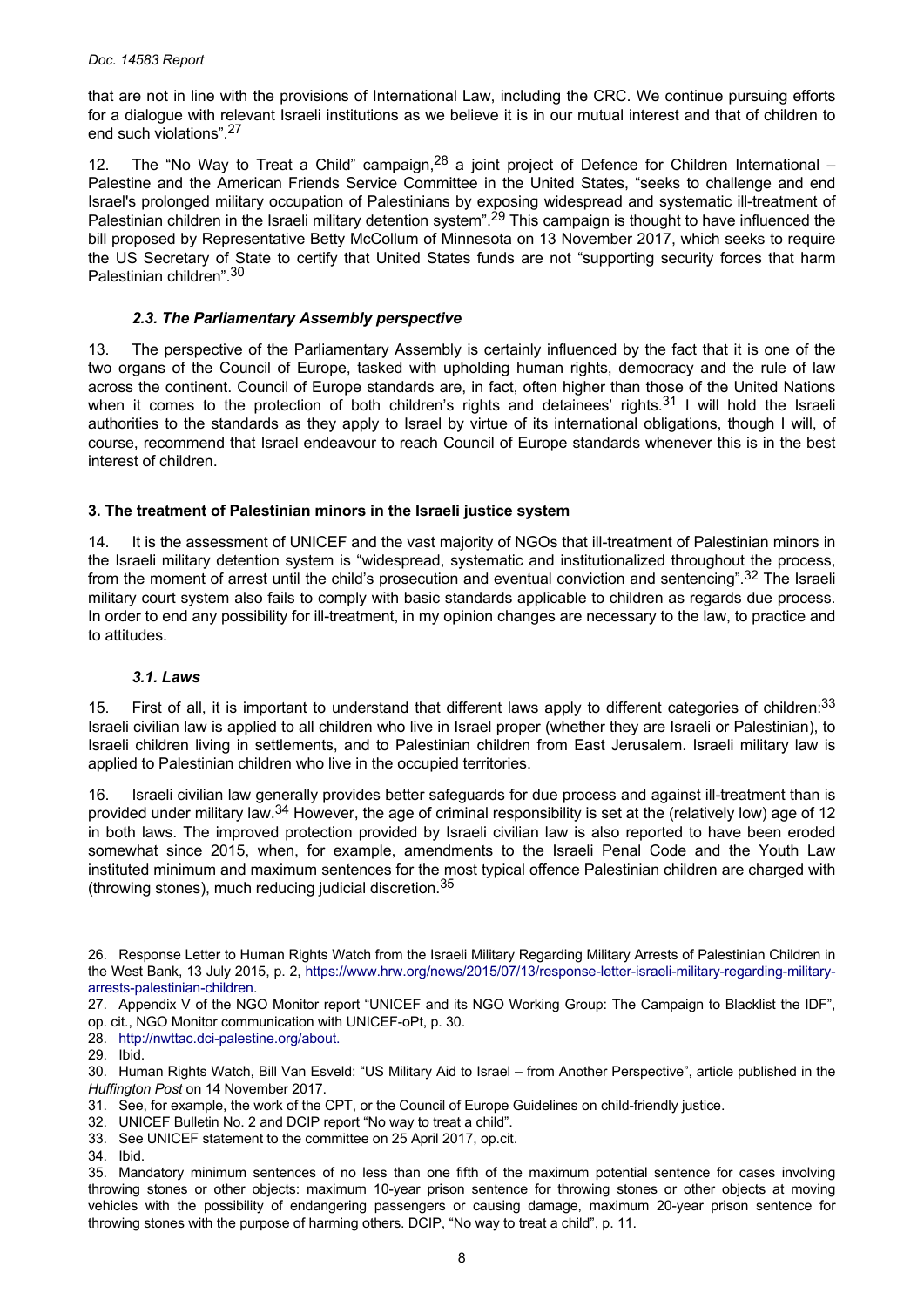<span id="page-8-0"></span>17. Israeli military law, in particular, is not in line with a number of specific guarantees and protections included in international human rights law relevant to juvenile justice (such as the UNCRC).<sup>36</sup> It is not always entirely clear whether it would be necessary to amend the military law to stop abusive practices, but in some cases this would seem necessary.<sup>37</sup>

18. A recent report by B'Tselem on the treatment of Palestinian minors by Israel's military courts<sup>38</sup> details the changes the State has made in recent years to the military orders that deal with the arrest of minors and their treatment in the military courts. According to the report: "On the face of it, these changes were meant to improve the protections afforded to minors in the military justice system. … However, the changes Israel has made have had no more than a negligible impact on minors' rights. It would seem that they have far more to do with improved appearances than with what happens in actual practice. …". Thus, for example, the launching of the military juvenile courts in 2009 has had little effect in practice, since these courts are only tasked with the actual trial and do not handle arrest and release procedures either before or after an indictment is served, and more than 90% of cases end in a plea bargain rather than a full trial.<sup>39</sup>

19. In any case, both Israeli civilian and military law do not reach the level of Council of Europe standards in important aspects. Thus, for example, according to the Guidelines on child-friendly justice: "A child who has been taken into custody should not be questioned in respect of criminal behaviour, or asked to make or sign a statement concerning such involvement, except in the presence of a lawyer or one of the child's parents or, if no parent is available, another person whom the child trusts."40 While all Israeli and Palestinian children have the right to consult a lawyer,<sup>41</sup> no Israeli law bestows on the lawyer or the parents of the child the right to be present during the interrogation.<sup>42</sup>

#### *3.2. Practice*

20. As UNICEF put it in its statement to the committee on 25 April 2017: "UNICEF is concerned by reports that Palestinian children regularly incur due process and ill-treatment violations when apprehended by Israeli security forces and while being held in Israeli detention facilities. ... Palestinian children have been placed in administrative detention, i.e. without charges and for a prolonged period of time, …" This statement is based on affidavits (sworn testimonies) collected by UNICEF and its partners from hundreds of children each year.<sup>43</sup> The DCIP testified at the same hearing on 25 April 2017 that between 500 and 700 children aged 12 to 17, including girls, were detained in Israeli prisons and prosecuted by military courts each year, with "about 60% of them transferred from the occupied territory to prisons inside Israel, which violated the fourth Geneva Convention".<sup>44</sup> According to figures provided by the Israeli Defense Forces (IDF) to the BBC, about 1 400 minors have been prosecuted in special military youth courts over the past three years.<sup>45</sup>

21. The DCIP reported in March 2018 that, "according to data released by Israeli Prison Service (IPS), 352 Palestinian children were detained in Israeli prisons at the end of December 2017, a 73 percent increase by IPS data from 2012 to 2015 where Israeli authorities held an average of 204 Palestinian children in custody each month. In October 2015, and the first time since 2011, Israel renewed the practice of administrative detention against Palestinian children in the West Bank".<sup>46</sup> According to the DCIP, 26 minors have been placed under administrative detention since October 2015 (all male).<sup>47</sup>

<sup>36.</sup> For an instructive summary list of these guarantees and protections, see ibid., pp. 8-9.

<sup>37.</sup> For example, Military Order 1651 does not apply the age of majority of 18 years to sentencing provisions, allowing 16- and 17-year-olds to be sentenced as adults. It also stipulates an offence of insulting or offending a soldier's honour, punishable with a maximum sentence of one year in prison. Ibid., p. 12. Military orders also place no restrictions on keeping minors in remand pending the end of legal proceedings, unlike Israeli (civilian) law which prohibits this practice in the case of children under the age of 14. B'Tselem, Minors in Jeopardy, op. cit., p. 18.

<sup>38.</sup> B'Tselem, Minors in Jeopardy, op. cit.

<sup>39.</sup> Ibid., p. 15.

<sup>40.</sup> Guideline C 30 of the Council of Europe's Guidelines on child-friendly justice.

<sup>41.</sup> Even if this right is not always respected in practice, in particular regarding Palestinian children detained in the West Bank.

<sup>42.</sup> See pages 8-10 of UNICEF Bulletin No. 2.

<sup>43.</sup> See UNICEF statement to the committee on 25 April 2017, op. cit.

<sup>44.</sup> AS/Soc (2017) PV 03 add 2rev, op. cit., p. 1.

<sup>45.</sup> BBC News, Yolande Knell, "Ahed Tamimi: Spotlight turns on Palestinian viral slap video teen", 17 January 2018.

<sup>46.</sup> United Nations Human Rights Council, 37th Regular Session, 19 March 2018, Statement on behalf of Defence for Children International (DCI), [https://defenceforchildren.org/wp-content/uploads/2018/03/HRC37-@doc-DCIP-Oral-](https://defenceforchildren.org/wp-content/uploads/2018/03/HRC37-@doc-DCIP-Oral-Statement-FINAL.pdf)[Statement-FINAL.pdf](https://defenceforchildren.org/wp-content/uploads/2018/03/HRC37-@doc-DCIP-Oral-Statement-FINAL.pdf).

<sup>47.</sup> In March 2018, three Palestinian teens (one of whom has since turned 18) remained in administrative detention.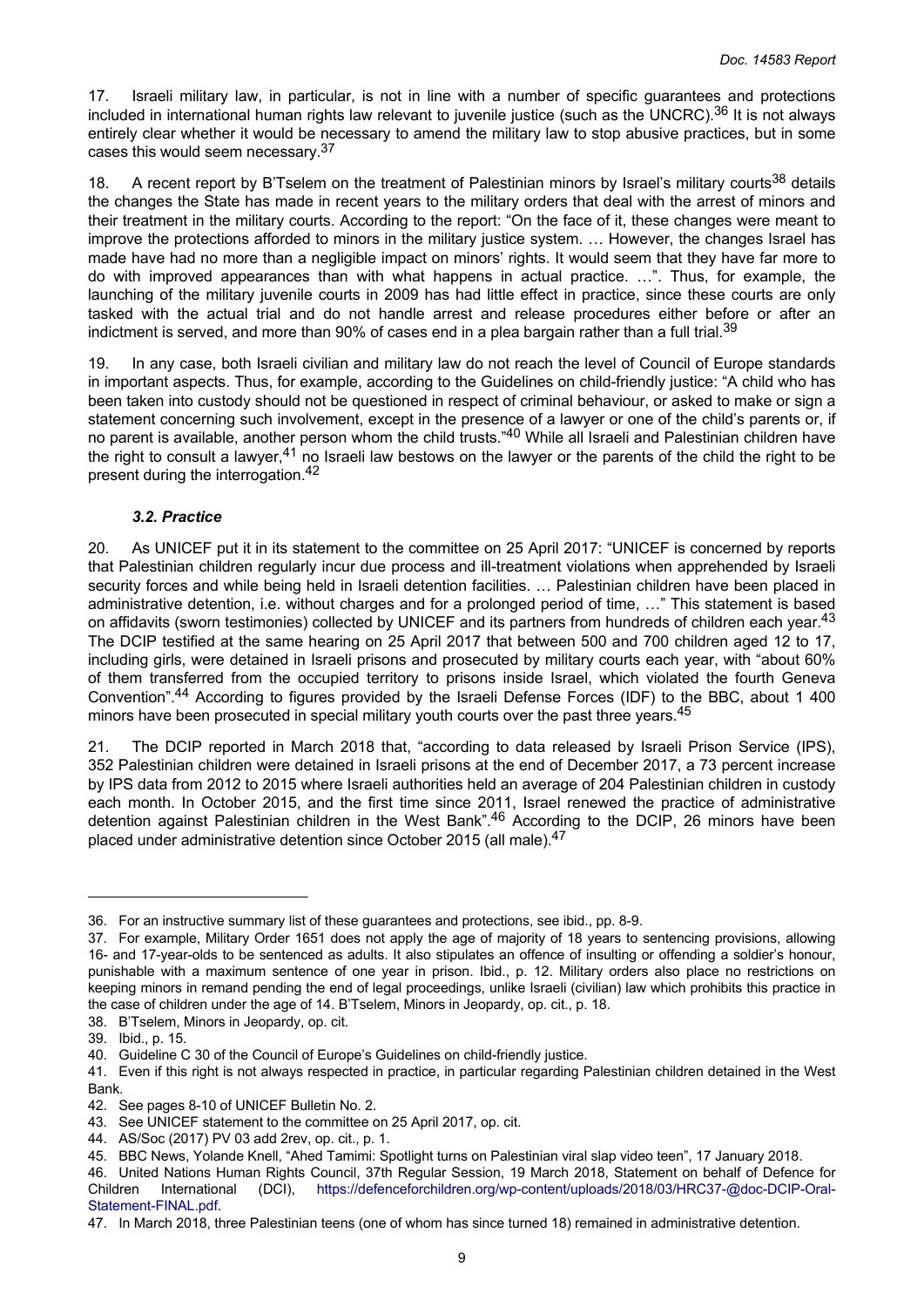22. The main forms of ill-treatment and violations of the children's rights documented in the affidavits collected by UNICEF and its partners are in violation of Israeli law itself (as well as international human rights standards), with more than two thirds of children swearing that they had endured some form of physical violence following arrest, and/or had faced verbal abuse, humiliation and/or intimidation, and had been arrested without their parents being notified of the reasons.<sup>48</sup>

23. The most recent B'Tselem report on the issue paints a portrait of the "standard practice" during the arrest, investigation and prosecution of Palestinian minors as one of "systematic and systemic ongoing abuse of their rights": night-time arrests (more than 40%), handcuffing and blindfolding after arrest (80%), various forms of abuse during transit, waiting, and interrogations themselves, the denial of their right to let them see or speak to a lawyer prior to questioning (90%), coercive tactics to make minors sign confessions in a language they do not understand, leading to military court hearings which result – as a rule – in minors being held in prison from the moment of their arrest until they complete their sentence, and a conviction rate of more than 95% due to the preponderance of plea bargains.<sup>49</sup>

24. After the release of the original 2013 UNICEF report on the matter, Israeli officials had promised to improve the situation, according to newspaper reports:<sup>50</sup> "The Military Advocate General distributed a memorandum among brigade and battalion commanders, reminding them of the proper arrest rules. Among other things the memorandum stressed that using physical violence was prohibited. The IDF reported to the Association for Civil Rights in Israel in 2014 that the memorandum says the commander of an arrest unit must make sure the detainee is held in reasonable conditions, including a place protected from intense heat or rain, provision of food and water and access to toilets, with a prohibition on physical and verbal violence, as well as other forms of abuse." However, according to the October 2017 report published by Military Court Watch, no improvement was made in practice regarding the physical abuse of minors.<sup>51</sup>

25. Another problem is posed by the increased use of administrative detention.<sup>52</sup> While international humanitarian law permits administrative detention in strictly limited circumstances in only the most exceptional cases for "imperative reasons of security" when there is no other alternative, NGOs such as the DCIP allege that Israel's administrative detention of Palestinian children appears to be used as a substitute for criminal prosecution where there is insufficient evidence to obtain a conviction.<sup>53</sup> According to the United Nations Special Rapporteur on Human Rights, François Crépeau, "[d]etention for administrative purposes can never ever be in the best interest of a child. It harms their physical and psychological well-being and has adverse effects on their development".<sup>54</sup> The same, of course, applies to solitary confinement.

26. Particular problems are also posed by the practice of arresting Palestinian children in night-time arrest operations, usually in raids on their homes. These operations are evaluated at between 25% and 45% of cases, depending on the source and the time period taken into consideration.<sup>55</sup> While I understand that the reason for the night-time arrests and raids are linked with security fears of the Israeli Defense Forces, which wish to avoid disturbances of the peace, this is, in my opinion, one of the gravest and most counter-productive violations of the rights of the children concerned: It is clear that, even without any other violations, the chances of getting a truthful confession from a terrified, overtired child separated from his or her parents (with no lawyer in the interrogation room) are slim. This means that, not only are rules such as denying children the presence of a lawyer or one of their parents during interrogations, and practices such as night-time arrests of

<sup>48.</sup> AS/Soc (2017) PV 03 add 2rev, op. cit., p. 1.

<sup>49.</sup> B'Tselem, Minors in Jeopardy, op. cit., pp. 6-8.

<sup>50.</sup> Amira Hass, Two-thirds of Palestinian Minors Testify to Abuse in Israeli Detention, 21 December 2017, *Haaretz*, [https://www.haaretz.com/israel-news/.premium-two-thirds-of-palestinian-minors-testify-to-abuse-in-israeli](https://www.haaretz.com/israel-news/.premium-two-thirds-of-palestinian-minors-testify-to-abuse-in-israeli-detention-1.5629260)[detention-1.5629260.](https://www.haaretz.com/israel-news/.premium-two-thirds-of-palestinian-minors-testify-to-abuse-in-israeli-detention-1.5629260)

<sup>51.</sup> Ibid. The children reported "slaps (51%), kicks (19%), pinches (14%), being beaten with various objects (9%)", 93% reported that their hands were cuffed and 79% reported that they were blindfolded. The large majority, 79%, reported that they were made to sign documents written only in Hebrew.

<sup>52.</sup> In its [Resolution 2122 \(2016\)](http://assembly.coe.int/nw/xml/XRef/Xref-DocDetails-en.asp?FileId=22958) on administrative detention, the Assembly stressed that all restrictions to liberty must be "based on a clear, predictable legislative authorisation ensuring that they are necessary in a democratic society for the legitimate purpose pursued", and called on States to refrain from "placing peaceful protesters, or persons intending to participate in peaceful protests, in administrative detention in order to prevent them from taking part in a given protest or to deter them from participating in such protests in the future".

<sup>53.</sup> United Nations Human Rights Council, 37th Regular Session, 19 March 2018, Statement on behalf of Defence for Children International (DCI), [https://defenceforchildren.org/wp-content/uploads/2018/03/HRC37-@doc-DCIP-Oral-](https://defenceforchildren.org/wp-content/uploads/2018/03/HRC37-@doc-DCIP-Oral-Statement-FINAL.pdf)[Statement-FINAL.pdf](https://defenceforchildren.org/wp-content/uploads/2018/03/HRC37-@doc-DCIP-Oral-Statement-FINAL.pdf).

<sup>54.</sup> "Administrative Detention of Children is a Violation of Children's Rights", Statement by François Crépeau, United Nations Special Rapporteur on Human Rights, Office of the United Nations High Commissioner for Human Rights, <https://www.unicef-irc.org/article/1393-administrative-detention-of-children-is-a-violation-of-childrens-rights.html>. 55. See pages 8-10 of UNICEF Bulletin No. 2, and AS/Soc (2017) PV 03 add 2rev, op. cit., p. 1.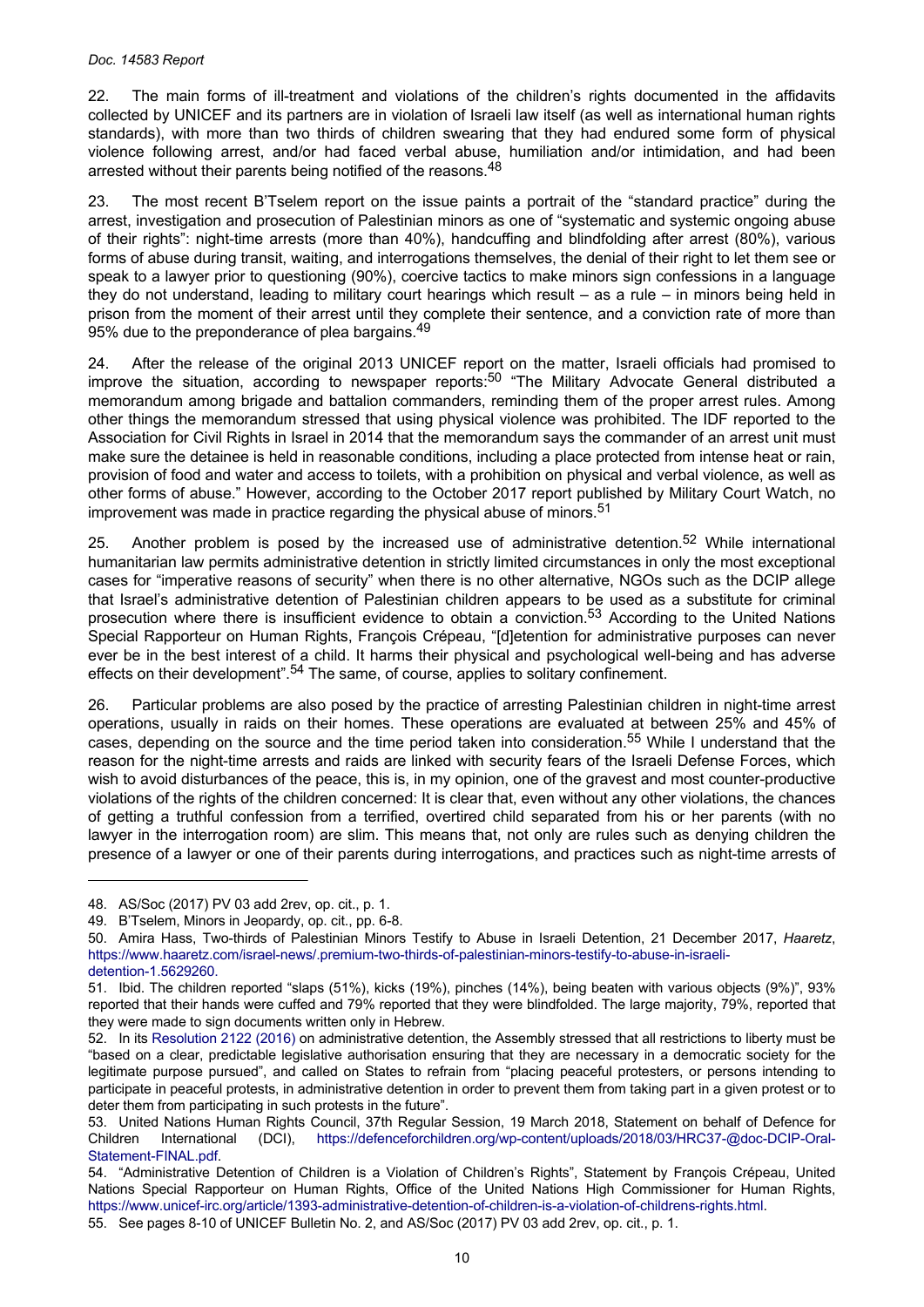<span id="page-10-0"></span>children, clearly not in the best interests of the child, but they are also not in the best interests of the Israeli authorities, who seek to find the culprits of crimes, not to terrify and wrongly accuse and convict innocent children and their families.<sup>56</sup>

27. Worryingly, in more than a third of cases, military court judges based their convictions on confessions drafted in Hebrew, a language that most Palestinian children do not understand.<sup>57</sup> These judges also seem to exclude confessions obtained by coercion or ill-treatment only rarely, contributing to the extremely high conviction rate (95%),<sup>58</sup> and deny bail practically systematically<sup>59</sup> – in contrast to the civil courts, which deny bail to Israeli children in only 18% of cases.<sup>60</sup> This, in turn, leads to lawyers for Palestinian children agreeing to plea bargains even if they believe them to be innocent, as the alternative would be a prolonged period of remand that would likely exceed any sentence imposed following a plea agreement.<sup>61</sup>

#### *3.3. Attitudes*

28. The case of Ahed Tamimi (then 16) hit the headlines in December 2017. As the BBC explained, it all started with an online video filmed on 15 December 2017, "in which she [Ahed] confronts two Israeli soldiers outside her family home in the occupied West Bank village of Nabi Saleh, demanding they "get out". She pushes them and one swats her away. Then she slaps and kicks them with her older cousin, Nur. The Israeli soldiers do not react and Ahed's mother, Nariman, intervenes. The incident was livestreamed on Nariman Tamimi's Facebook account".<sup>62</sup> According to several NGO reports, the video was filmed after the girl had learned that her 15-year-old cousin had been severely injured by a shot to the face of a rubber-coated bullet fired by a soldier at a protest in the village. $63$ 

29. After the video went viral, Ahed Tamimi was arrested in a night-time raid at 4 am on 19 December 2017. The Education Minister Naftali Bennett told Army Radio the same morning that the young women shown assaulting the soldiers should "finish their lives in prison".<sup>64</sup> Nariman Tamimi was detained when she went to a police station to inquire about her daughter later that day. Defense Minister Avigdor Lieberman called for "severe" punishment of Ahed and her family, "to serve as a deterrent," and banned 20 members of her family from visiting her in detention in Israel, where she had been transferred.<sup>65</sup>

30. While the military judge released Ahed Tamimi's 20-year-old cousin Nur from detention in early January on bail (she was charged with aggravated assault), on 17 January 2018, the judge approved the prosecution's request to remand both Ahed and her mother in custody. Ahed was indicted on 12 charges, including assaulting an Israeli soldier, interfering with a soldier's duties, and two past instances of stone throwing, while her mother was charged with "incitement" for livestreaming the altercation.<sup>66</sup>

31. Both Ahed's family and Ahed herself have been the subject of intense debate on prior occasions, "leading to Israeli accusations that her family deliberately provokes soldiers to stage anti-Israeli propaganda". <sup>67</sup> Aged 11, Ahed was filmed threatening to punch a soldier after her older brother was arrested. Two years ago, she was filmed biting a soldier trying to detain her younger brother – but before the December 2017 incident, she had never been detained or charged with any crimes.<sup>68</sup>

<sup>56.</sup> In its most recent report, B'Tselem alleges in its conclusions that the military justice system "continues to ignore the basic tenets that are the cornerstone of juvenile justice systems under both international law as well as in many countries around the world, including Israel". For B'Tselem, Israel "takes pains to create a façade of legality in an attempt to hide the human rights abuses associated with enforcing the regime of occupation", with the sole purpose of legitimising the regime of occupation. B'Tselem, Minors in Jeopardy, op. cit., pp. 29-30.

<sup>57.</sup> AS/Soc (2017) PV 03 add 2rev, op. cit., p. 2.

<sup>58.</sup> Ibid., p. 2.

<sup>59.</sup> DCIP, "No way to treat a child", p. 50.

<sup>60.</sup> Human Rights Watch, Bill Van Esveld, "Israeli Prosecutors Throw Book at Palestinian Child Protestor", 14 January 2018.

<sup>61.</sup> DCIP, "No way to treat a child", p. 50.

<sup>62.</sup> *BBC News*, Yolande Knell, op. cit.

<sup>63.</sup> For example, Human Rights Watch, "Israeli Prosecutors Throw Book at Palestinian Child Protestor", op. cit.

<sup>64.</sup> *Haaretz*, "Israeli Army Arrests Palestinian Teenage Girl Who Slapped Soldiers; 'She Should Finish Her Life in Prison'", 20 December 2018.

<sup>65.</sup> Human Rights Watch, "Israeli Prosecutors Throw Book at Palestinian Child Protestor", op. cit.

<sup>66.</sup> Ma'an news agency, "Ahed Tamimi indicted on charges of assaulting a soldier and stone throwing", 2 January 2018.

<sup>67.</sup> *BBC News*, Yolande Knell, op. cit

<sup>68.</sup> Ibid.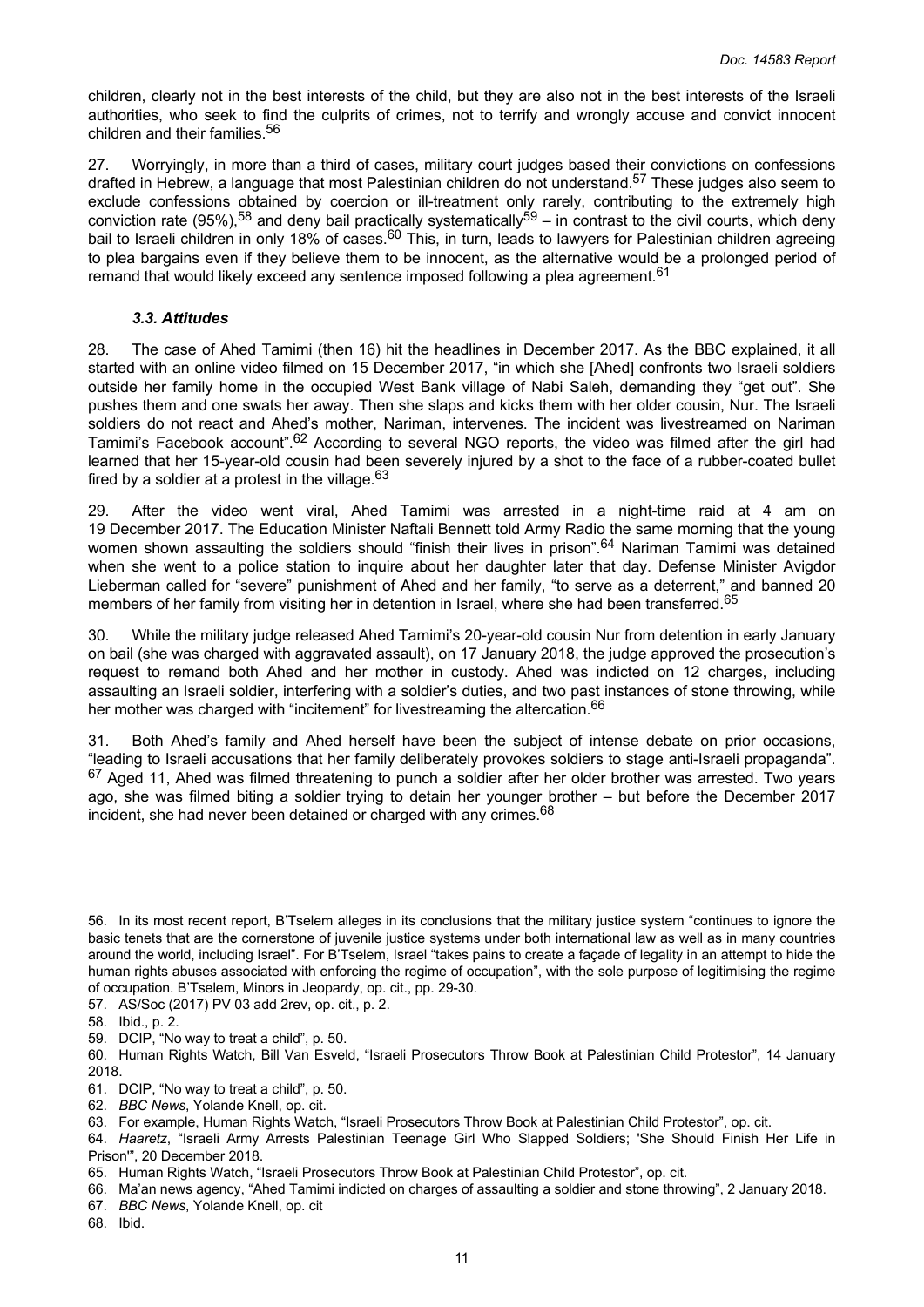#### <span id="page-11-0"></span>*Doc. 14583 Report*

32. Ahed's trial opened on 13 February 2018 (she turned 17 in Hasharon prison (Israel), in January). The trial at Ofer military court was held in closed-door proceedings, as the judge ruled that open proceedings would not be in the interest of Ahed, who was tried as a minor (despite a request from Ahed's lawyer for the media to be able to observe). The judge adjourned the trial until 11 March upon a request from prosecutors for more time to prepare.

33. On 21 March 2018, Ahed was sentenced to eight months' imprisonment and a 5 000 shekels fine (around US\$1 400) with a three-year suspended sentence after entering into a plea deal. Her mother was sentenced to eight months in prison in addition to a fine of 6 000 shekels (around US\$1 780) and a three-year suspended sentenced for assisting in assaulting a soldier, obstructing a soldier and incitement. Ahed's cousin, Nur Tamimi, was fined 2 000 shekels (around US\$500).<sup>69</sup>

34. Ahed Tamimi makes an unlikely poster child for "the cause" on any of the two sides of the conflict, and the way this case provoked extreme comments from both sides to the conflict only serves to harden attitudes further. Ahed seems to be a child who is growing up in conditions of conflict, engaging in behaviour which is certainly not advisable and possibly criminal,<sup>70</sup> perhaps manipulated by adults in her family, but she is definitely not a criminal who deserves to spend the rest of her life in prison (as the Education Minister Naftali Bennett had called for). Amnesty International commented: "By sentencing Ahed to eight months in prison the Israeli authorities have confirmed yet again that they have no regard for the rights of Palestinian children, and have no intention to reverse their discriminatory policies. … The Israeli authorities must stop responding to relatively small acts of defiance with such disproportionately harsh punishments."<sup>71</sup>

35. I believe we should go back to the basics: a child does not forfeit his/her human rights no matter what he/she has done. There is no excuse for ill-treatment of any child, Israeli or Palestinian. Physical and psychological violence against Palestinian minors in the Israeli justice system must stop. This will require a change in law, practice and attitudes, as explained above.

## **4. The way forward: conclusions and recommendations**

36. There is ample documentation of the view of NGOs and international bodies on the subject at hand, but very little documentation of the point of view of the Israeli authorities. I very much regret that the Israeli observer delegation has refused to co-operate with me in the preparation of this report, neither facilitating the requested fact-finding visit to Israel to meet with the competent Israeli authorities, including my colleagues in the Knesset, nor providing any information in April 2017 during the exchange of views on the subject held in the committee, or since. While the reports by the Israeli NGO, NGO Monitor,<sup>72</sup> can perhaps be considered representative of the opinion of at least part of the Israeli population, if not also of some of the authorities, this is a poor alternative to parliamentary co-operation.

37. So what can be done? Israel has not been spared by the general trend in many democracies in recent years towards populism and radical movements; indeed, certain factors specific to Israel's history and situation (including the perceived need for security above all, and the increasing strength of the settlers' movement and the influence of religious parties) have, if anything, exacerbated the trend. The construction of new settlements and the pressure of these settlements on the land situation represent an additional obstacle to the two-State solution.

38. On the other side, the Palestinians have not been spared by radicalisation trends either: acts of terrorism against Israel are not, or not uniformly, rejected and condemned, indoctrination – including of children – seems rife, and the reign of Hamas in Gaza, and its 10-year blockade by both Israel and Egypt, has produced a humanitarian catastrophe which in turn has exacerbated radicalisation. The Palestinian reconciliation, announced so many times, has not yet produced concrete results, thus undermining the prospects of relaunching peace negotiations with any prospect of success. Both the Israeli and Palestinian

<sup>69.</sup> Press release by Amnesty International, 21 March 2018, [https://www.amnesty.org/en/latest/news/2018/03/israelopt](https://www.amnesty.org/en/latest/news/2018/03/israelopt-palestinian-child-activist-ahed-tamimi-sentenced-to-8-months-in-prison/)[palestinian-child-activist-ahed-tamimi-sentenced-to-8-months-in-prison/.](https://www.amnesty.org/en/latest/news/2018/03/israelopt-palestinian-child-activist-ahed-tamimi-sentenced-to-8-months-in-prison/)

<sup>70.</sup> In the explanatory memorandum to her report on "Protecting children affected by armed conflicts" (Doc. [14461](http://assembly.coe.int/nw/xml/XRef/Xref-DocDetails-en.asp?FileId=24286)), Ms Sevinj Fataliyeva has explained very well how in a context of war and conflict, many children experience a sort of "normalisation" of violence. This can lead on to political radicalisation and inter-generational transmission of violence.

<sup>71.</sup> Magdalena Mughrabi, Amnesty International's Deputy Director for the Middle East and Africa, Amnesty International press release of 21 March 2018.

<sup>72.</sup> Op. cit., see footnote 23. For example, Mr Maurice Hirsch, a former "Head of IDF Military Prosecution for Judea and Samaria" works as the NGO's "Senior Military Justice Consultant". See its report "UNICEF and its NGO Working Group", p. 12.